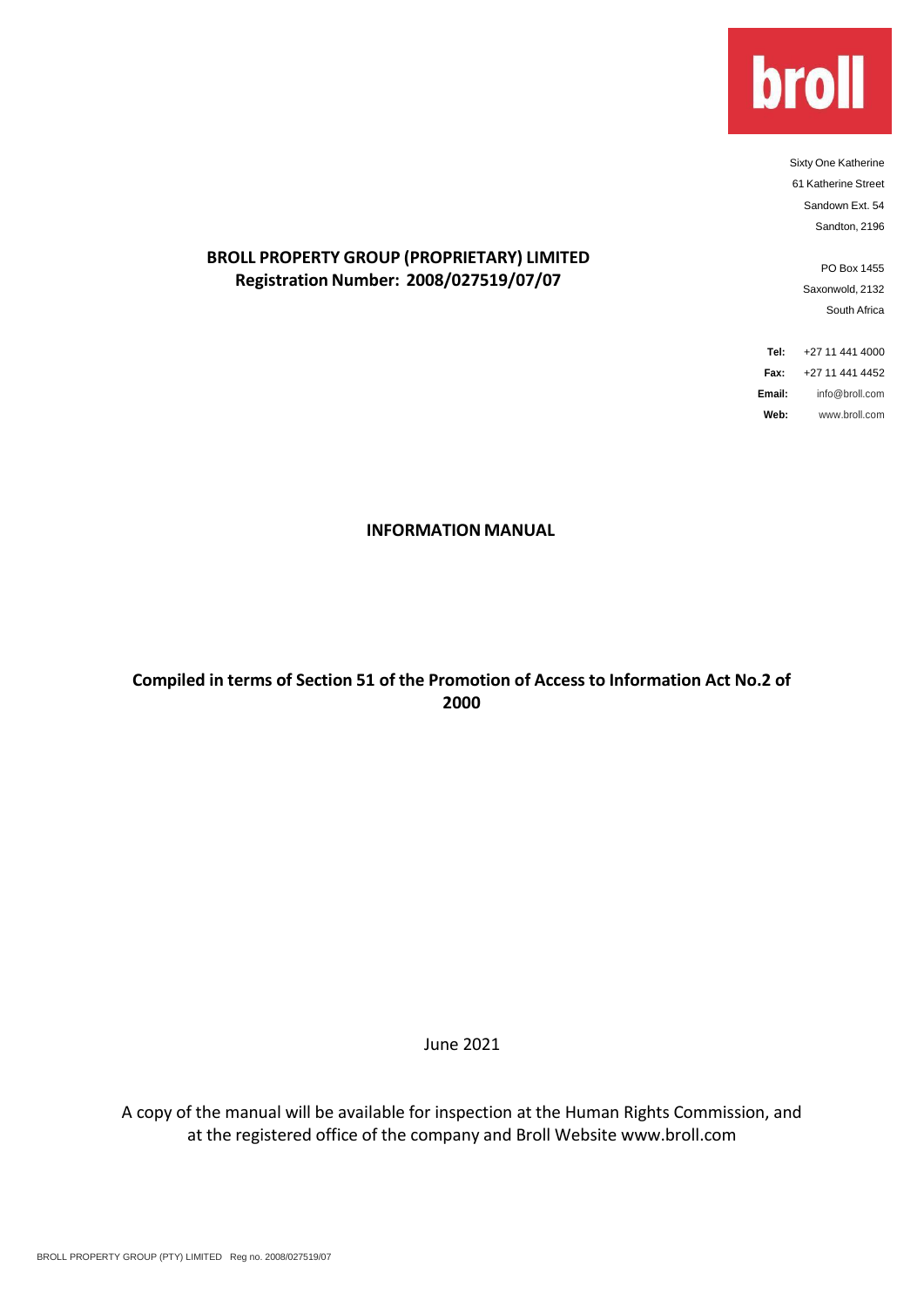# **INDEX**

| <b>Contents</b>                                                        | Page      |
|------------------------------------------------------------------------|-----------|
| Introduction                                                           | 3         |
| Administration of the Act                                              | 4         |
| List of subsidiary companies and joint ventures covered by this manual | 5         |
| Records available in accordance with other legislation                 | 6         |
| Record subjects and categories                                         | $7 - 9$   |
| Access request procedure                                               | $10 - 14$ |
| Protection of Personal Information                                     | $14 - 18$ |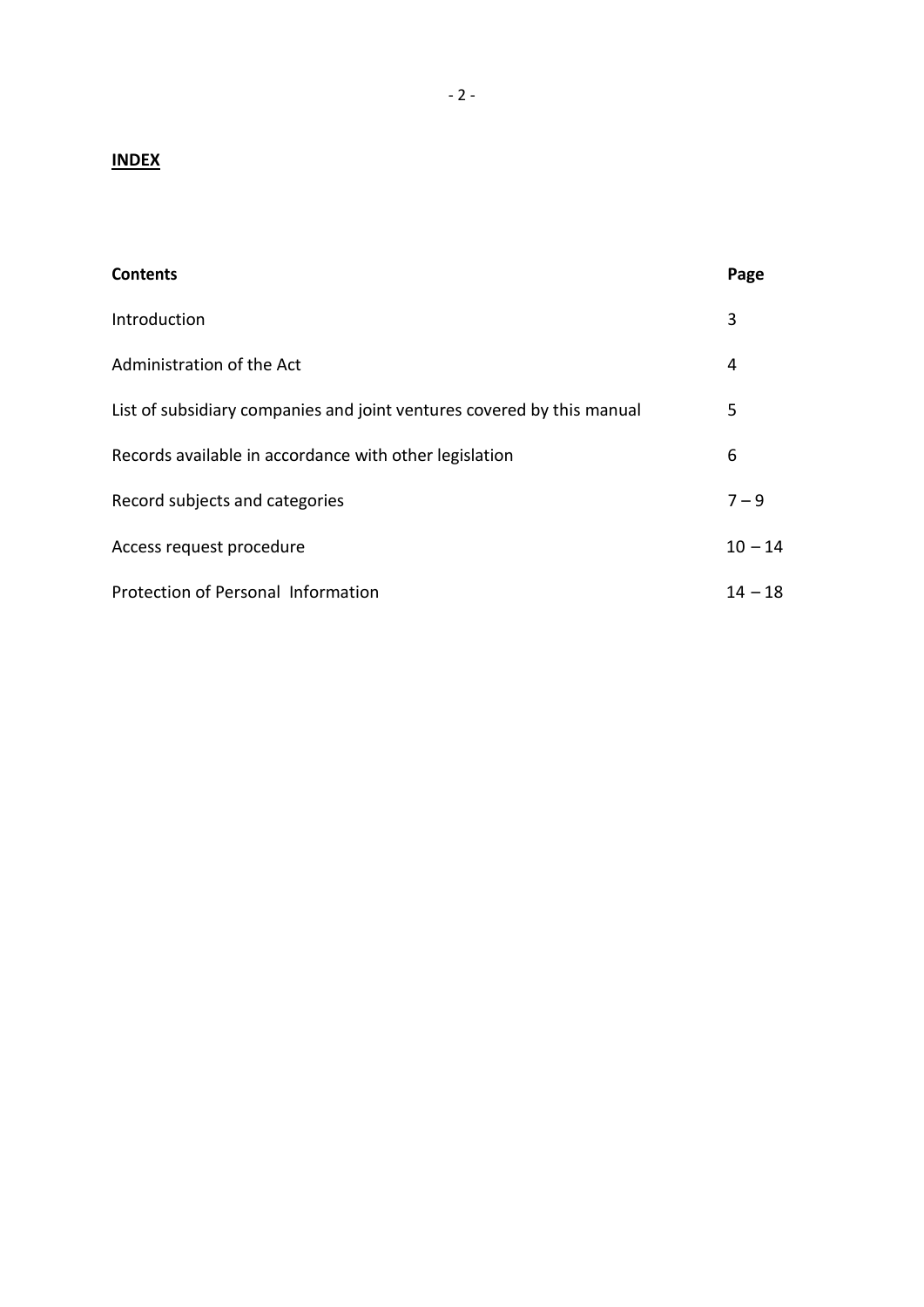#### **INTRODUCTION**

New legislation has been enacted called the Promotion of Access to Information Act of 2000 (hereinafter referred to as "the Act"). The purpose of this legislation is to address Section 32(2) of the Constitution, which provides that any person has a right to gain access to any information held by a public or private body. If the record is requested from a private body, the requester needs to prove that the record is required for the exercise or protection of a right.

One of the main requirements specified in the Act is the compilation of a manual that provides information on both the types and categories of records held by the public or private body. In terms of the Act, a private body includes any former or existing juristic person.

This document serves as the Information Manual of Broll Property Group (Proprietary) Limited, its subsidiaries and joint ventures ("the Broll Group") in terms of the above mentioned Act, to provide a reference as to the records held and the process that needs to be followed to request access to such records.

#### **COMPANY OVERVIEW**

Broll Property Group (Proprietary) Limited, a company incorporated in the Republic of South Africa, offers property management, occupier services, facilities management, pest control, landscaping, cleaning, workplace solutions, auctions, sales, leasing, valuation, and consultancy services to the retail, commercial, industrial and investment markets in sub-Saharan Africa. As a result of focused team work and specialist skills, the Broll Group has acquired a reputation for achieving results through the quality and effectiveness of its services.

The Broll Group sees people and technology as the means to fulfill its objective of maximizing property potential. The company is committed to empowering and growing every person in the organisation through its equal opportunity labour practices and its investment in software technology.

#### **SCOPE OF THE MANUAL**

The scope of this manual will serve to provide a reference regarding the records held by the Broll Group.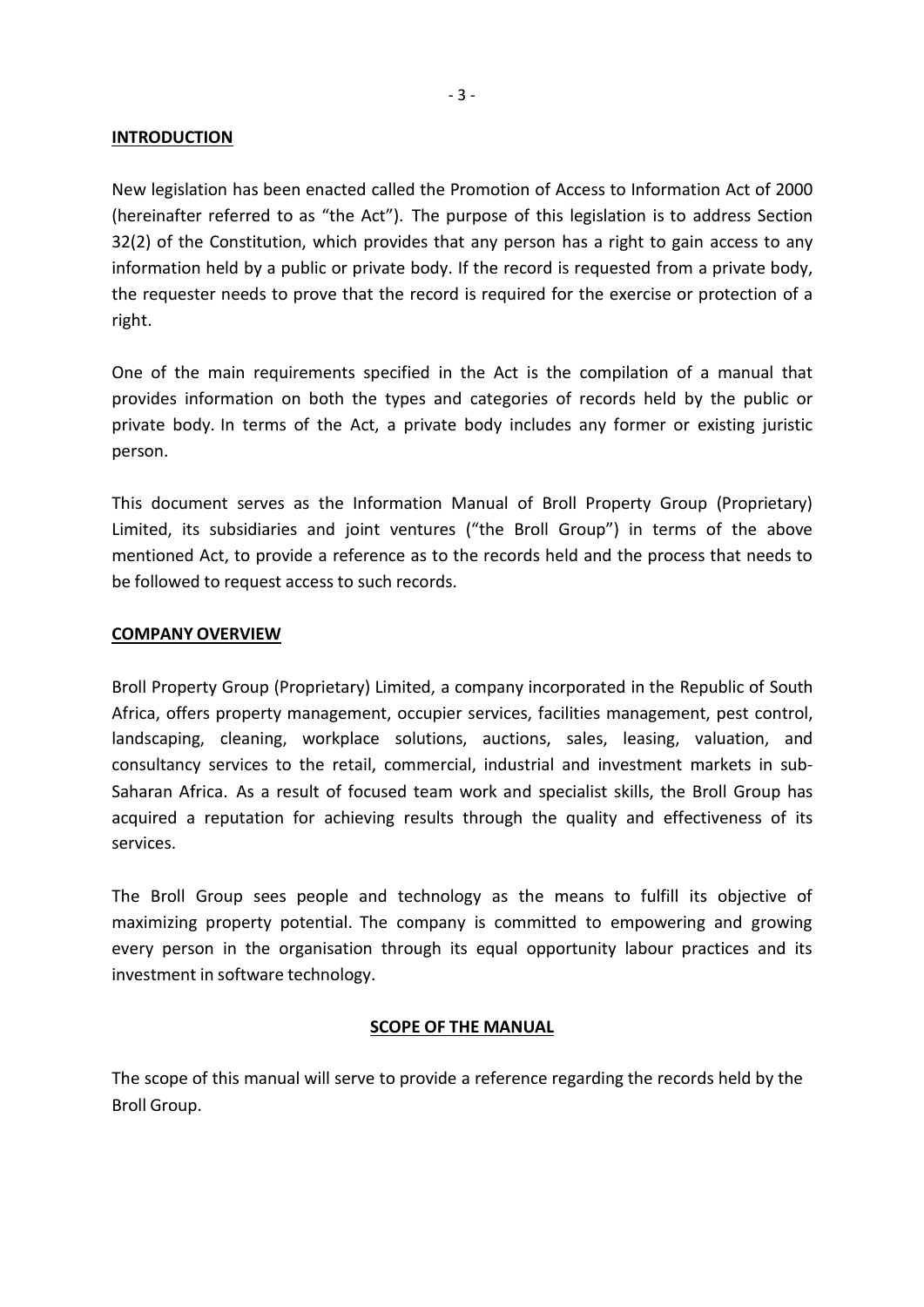## **ADMINISTRATION OF THE ACT**

Section 51(1)(a)

The board of directors of Broll Property Group (Proprietary) Limited has duly authorized the contact person below to ensure that the requirements of the Act are administered in a fair, objective and unbiased manner:

| Contact person:   | Information Officer                |
|-------------------|------------------------------------|
|                   | Mrs Beverley Esterhuizen           |
| Postal address:   | PO Box 1455, Saxonwold, 2132       |
| Physical address: | 61 Katherine Street, Sandton, 2196 |
| Telephone number: | +27 (11) 441-4255/4000             |
| E-mail:           | BEsterhuizen@Broll.com             |

## **GUIDE FOR REQUESTERS ON HOW TO USE THE ACT**

Section 51(1)(b)

The Human Rights Commission is responsible for compiling a guide that will facilitate ease of use of the Act for requesters. This Guide will be available from the South African Human Rights Commission. Please direct any queries to:

The South African Human Rights Commission:

PAIA Unit

The Research and Documentation Department

Postal address: Private Bag 2700, Houghton, 2041

Physical address: 33 Hoofd Street Braampark Forum 3 Braamfontein 2198

| Phone:   | +27 (11) 877 3600 |
|----------|-------------------|
| Fax:     | +27 (11) 403 0625 |
| E-mail:  | PAIA@sahrc.org.za |
| Website: | www.sahrc.org.za  |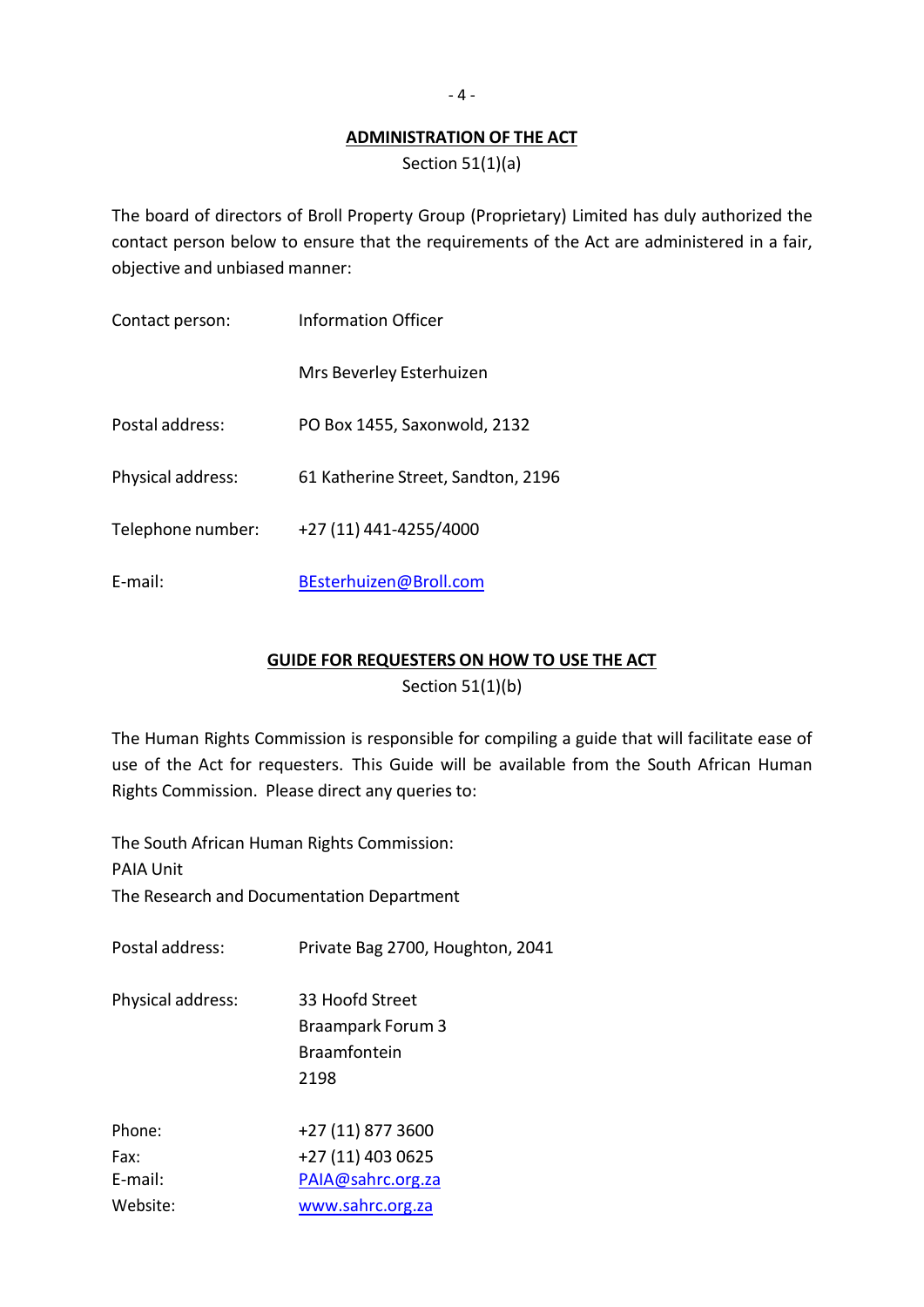## **AUTOMATIC AVAILABILITY OF CERTAIN RECORDS**

Section 51(1)(c)

Records lodged in terms of Government requirements with various statutory bodies, including the Registrar of Companies.

## **LIST OF SUBSIDIARY COMPANIES COVERED BY THIS MANUAL**

- Broll Valuation & Advisory Services (Pty) Ltd
- Internal Developers (Pty) Ltd
- Broll Risk Management (Pty) Ltd
- Broll Management Services (Pty) Ltd
- Broll FM (Pty) Ltd
- Broll Properties (Pty) Ltd
- Broll Property Management (Pty) Ltd
- **•** Business Solutions Specialists (Pty) Ltd
- BPG Swaziland (Pty) Ltd (incorporated in Swaziland)
- Broll Property Group (Mauritius) Ltd (incorporated in Mauritius)
	- Broll Cameroon SARL (incorporated in Cameroon)
	- Broll Cote d'Ivoire SARL (incorporate in Cote d'Ivoire)
	- Broll Botswana Pty Ltd (incorporated in Botswana)
	- Broll (Zambia) Ltd (incorporated in Zambia)
	- BPG Rwanda (Ltd) (incorporated in Rwanda)
	- Africa Ascensao LDA (incorporated in Mozambique)
	- Broll Gabon SARL (incorporated in Gabon)
	- Broll Kenya Ltd (Incorporated in Kenya)
		- **Broll Valuations Kenya Ltd (incorporated in Kenya)**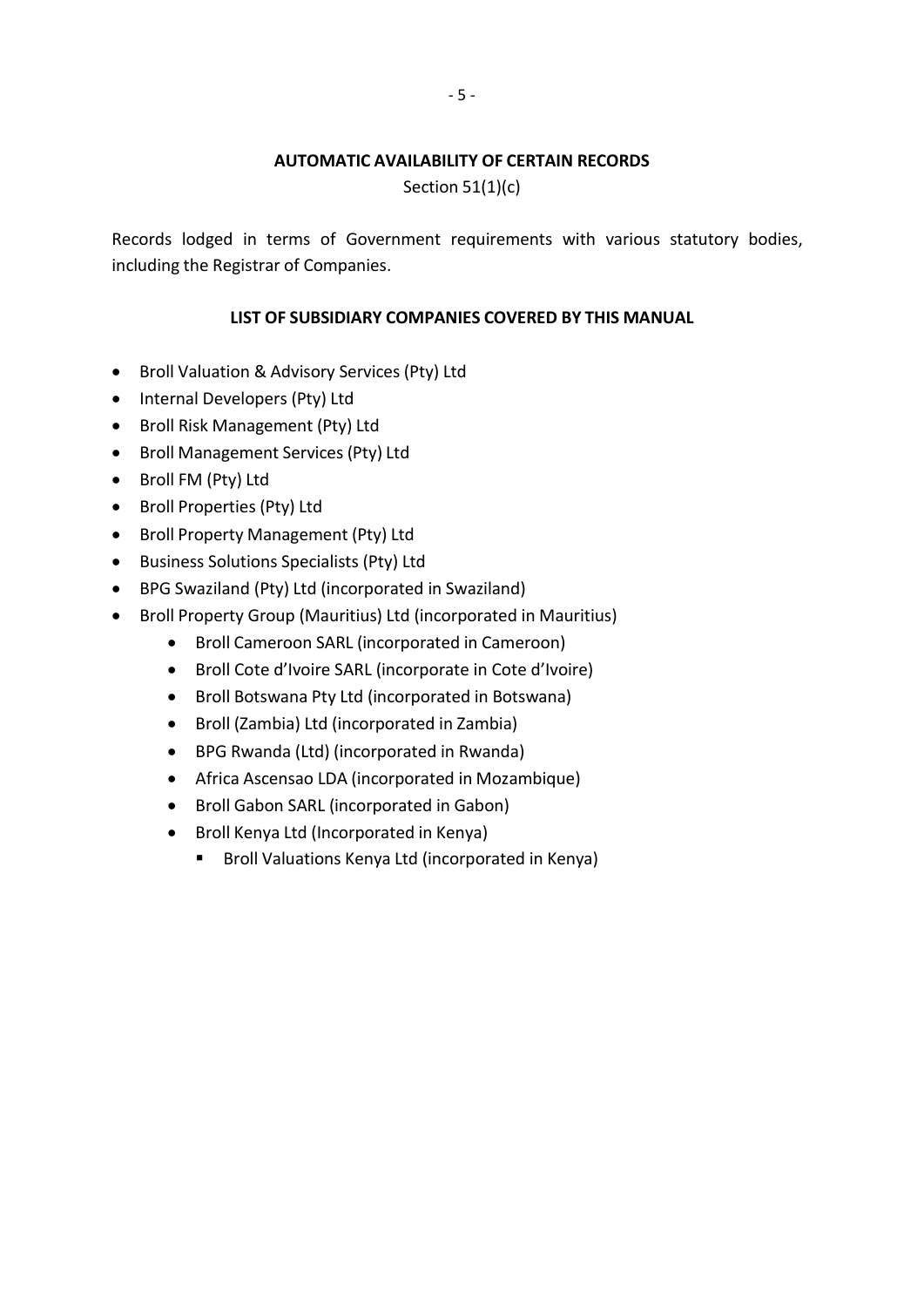#### **LIST OF JOINT VENTURES INCLUDED BY THIS MANUAL**

- Broll Auctions and Sales (Pty) Ltd
- Broll Consortium (Pty) Ltd
- Broll & List Property Management (Namibia) (Pty) Limited (incorporated in Namibia)
- Broll Ghana Ltd (incorporated in Ghana)
- Broll Limited (incorporated in Malawi)
- Broll Property Services Ltd (incorporated in Nigeria)
- Broll Mozambique Limitada (incorporated in Mozambique)
- Broll Rwanda Ltd (incorporated in Rwanda)
- Broll Indian Ocean Ltd (incorporated in Mauritius)
- Broll Uganda Ltd (incorporated in Uganda)

## **RECORDS AVAILABLE IN ACCORDANCE WITH OTHER LEGISLATION**

## Section 51(1)(d)

Records are kept in accordance with such other legislation as is applicable to the Broll Group which includes, but is not limited to, the following legislation:

- Administration of Estates Act No. 66 of 1965
- Arbitration Act No. 42 of 1965
- Basic Conditions of Employment Act No. 75 of 1997
- Companies Act No. 61 of 1973
- Compensation for Occupational Injuries and Health Diseases Act No. 130 of 1993
- Consumer Affairs (Unfair Business Practices) Act No. 71 of 1988
- Copyright Act No. 71 of 2008
- Corporate Laws Amendment Act No. 24 of 2006
- Credit Agreements Act No. 75 of 1980
- Currency and Exchange Act No. 9 of 1933
- Debtor Collectors Act No. 114 of 1998
- Employment Equity Act No. 55 of 1998
- Finance Act No. 35 of 2000
- Financial Advisory and Intermediary Services Act No. 37 of 2002
- Financial Intelligence Centre Act No. 36 of 2000
- Financial Relations Act No. 65 of 1976
- Financial Services Board Act No. 97 of 1990
- Harmful Business Practices Act No. 23 of 1999
- Income Tax Act No. 95 of 1967
- Insolvency Act No. 24 of 1936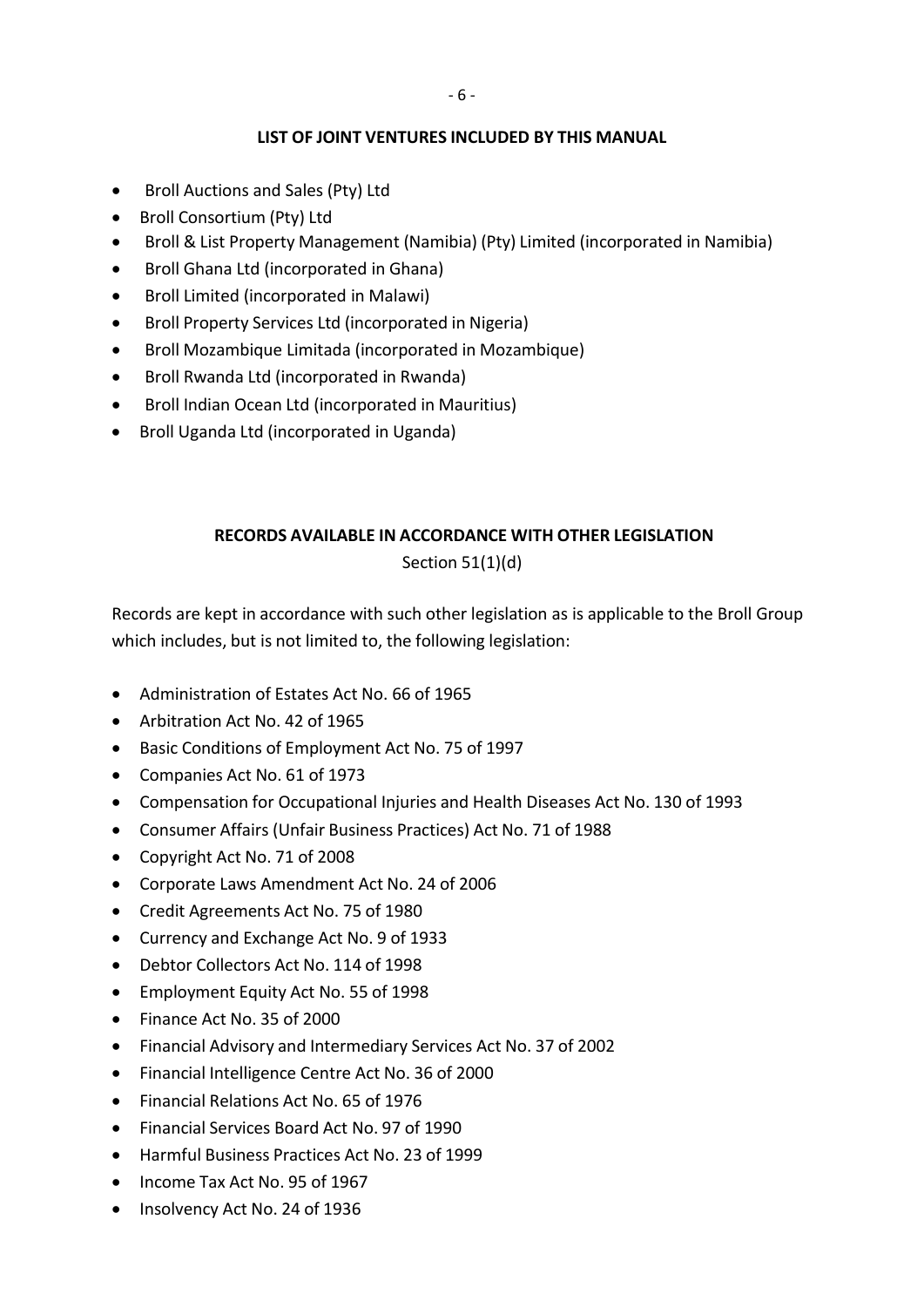- Insurance Act No. 27 of 1943
- Intellectual Property Laws Amendments Act No. 38 of 1997
- Judicial Matters Amendment Act No. 42 of 2001
- Labour Relations Act No. 66 of 1995
- Long Term Insurance Act No. 52 of 1998
- Medical Schemes Act No. 131 of 1998
- National Credit Act No. 34 of 2005
- National Environment Management Act No. 31(1) of 1998
- Occupational Health and Safety Act No. 85 of 1993
- Pensions Funds Act No. 24 of 1956
- Post Office Act No. 44 of 1958
- Protection of Personal Information Act No. 4 of 2013
- Regional Services Councils Act No. 109 of 1985
- SA Reserve Bank Act No. 90 of 1989
- Short Term Insurance Act No. 53 of 1998
- Skills Development Levies Act No. 9 of 1999
- Stamp Duties Act No. 77 of 1968
- Stock Exchange Control Act No. 1 of 1985
- Tax on Retirement Funds Act No. 38 of 1996
- Trade Marks Act No. 194 of 1993
- Unemployment Contributions Act No. 4 of 2002
- Unemployment Insurance Act No. 63 of 2001
- Usury Act No. 73 of 1968
- Value-Added Tax Act No. 89 of 1991

#### **RECORD SUBJECTS AND CATEGORIES**

Section 51(1)(e)

# **Property Services refers to the service offerings of the Broll Group and which includes but is not limited to property management, workplace solutions, auctions, valuations, facilities management, occupier services, sales and leasing)**

The departments within Broll Group Property Services are involved in the overall management of the services provided by the Broll Group to its clients. The department's records comprise the following main categories:

- Contracts and Agreements
- General Correspondence
- General Administration Records
- Building and Property Records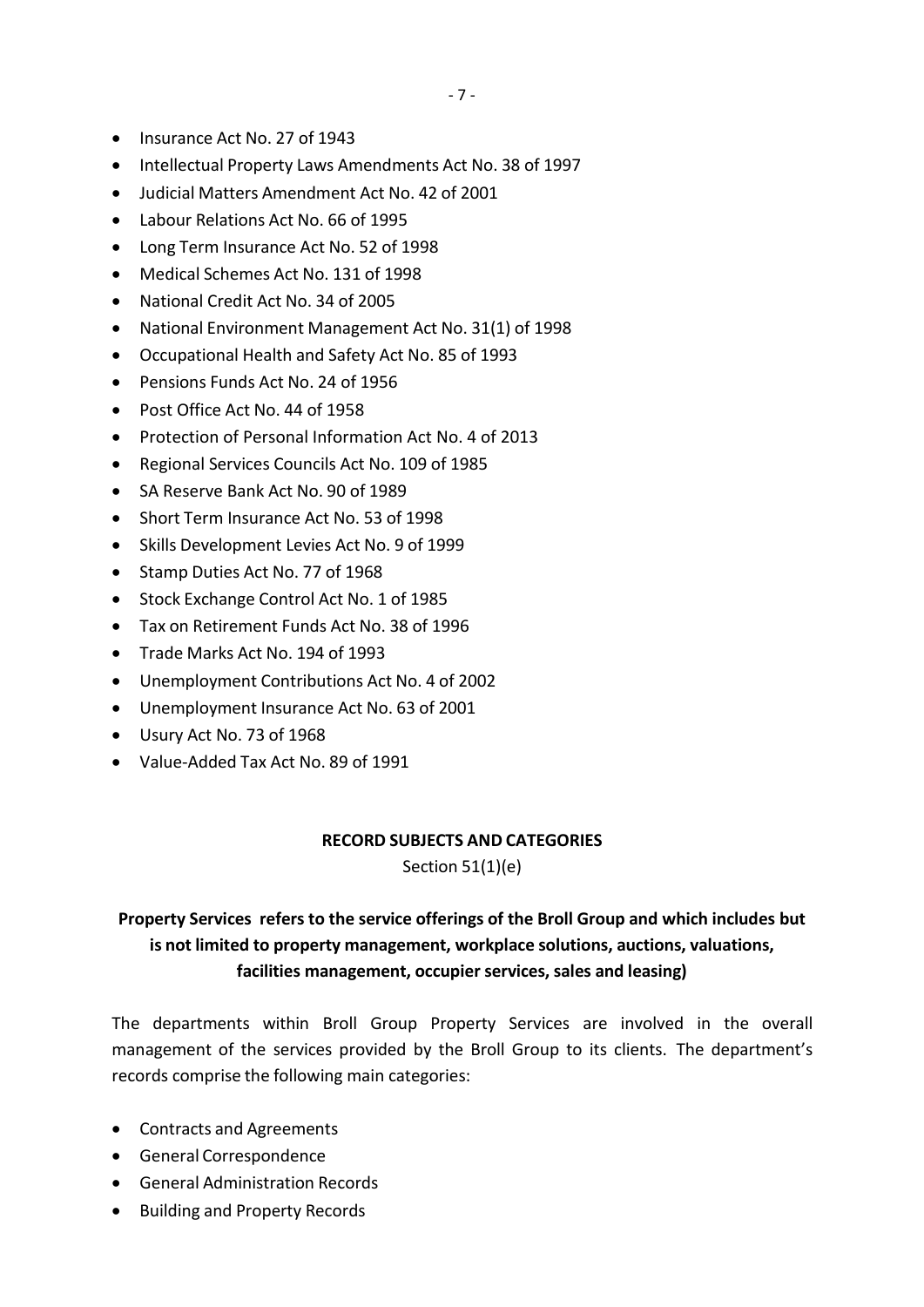#### **Group Audit / Internal Audit**

Group Audit / Internal Audit's records comprise the following main categories:

- General Correspondence
- General Administration Records
- Audit Reports and Supporting Working Papers

#### **Corporate Accounting**

The Accounting Department's records comprise the following main categories:

- Accounting Records
- General Correspondence
- Management Reports
- **•** Transactional Records
- VAT Records
- Tax Records
- Consolidation Records
- Technical Records
- Departmental Administration Records

#### **Corporate Communications**

Corporate Communications provides public relations services to the Broll Group and is responsible for all media and investor relations. Corporate Communications' records comprise the following main categories:

- Press Releases/ Statements
- Media Cuttings/ Other Interaction

#### **Labour and Environmental Law Division**

The Labour and Environmental Law Division's records comprise the following main categories:

General Correspondence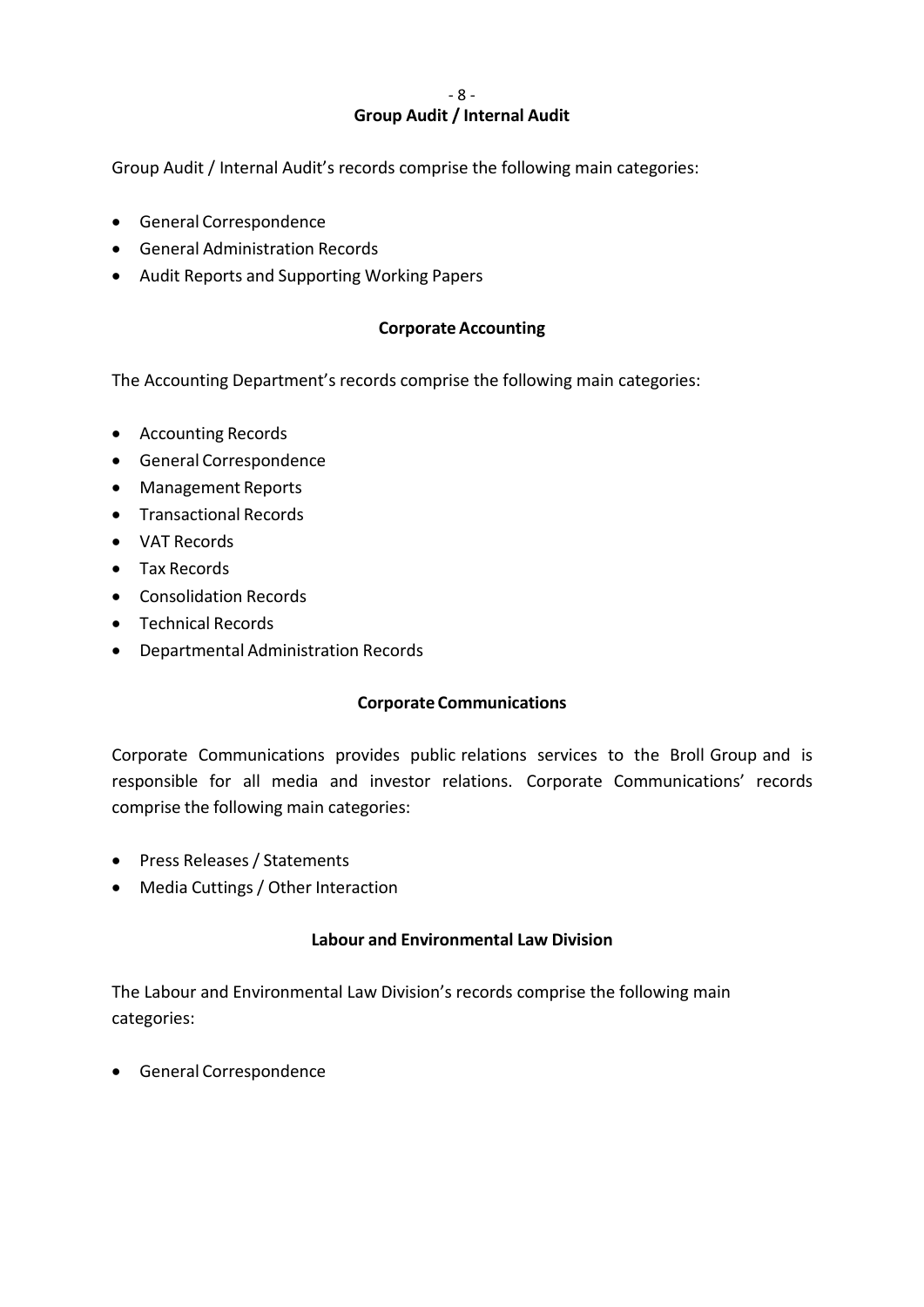#### **Legal Department**

The Legal Department provides assistance with all corporate legal matters material to the Broll Group. The Legal Department records comprise the following category:

General Correspondence

#### **Company Secretarial**

The Company Secretarial records comprise the following main categories:

- General Correspondence
- Trademarks
- Company and Share Registration Records
- Statutory Records
- Contracts and Agreements

#### **Human Resources Department**

The Human Resources Department's primary objective is to develop and implement a competitive human resource strategy that will support the Broll Group. Human Resources' records comprise the following main categories:

- General Correspondence
- Employee Records
- General Company and HR Policies and Procedures
- **•** Training Records
- Pension Records
- Employee Benefit Records
- Statutory Records
- Contracts
- Labour Relations Records
- **•** Employment Equity Records
- PAYE Records
- Policies and Procedures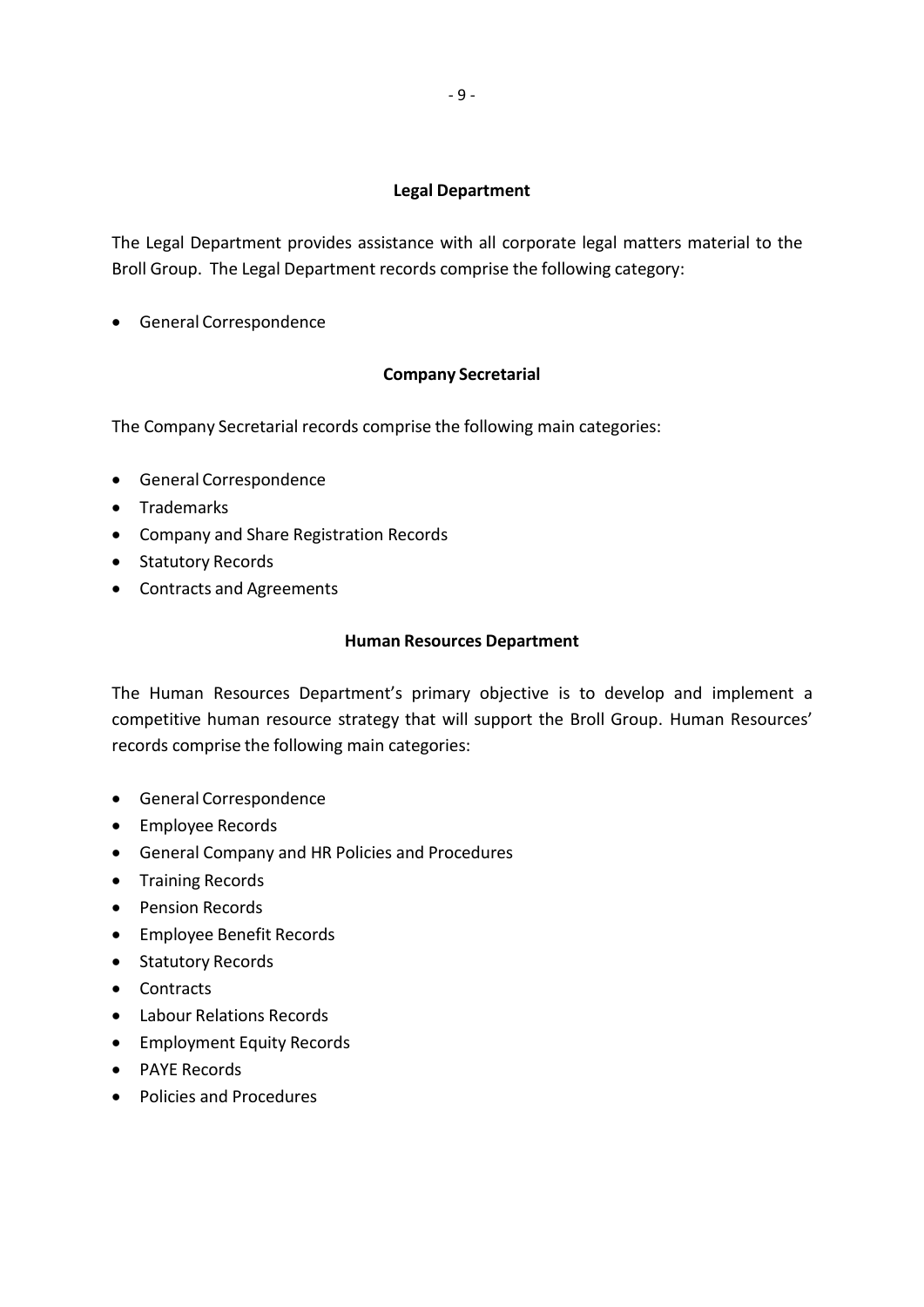- 10 -

#### **Information Technology Department**

The Information Technology Department is responsible for developing, supporting and providing assurance on the implementation of IT policies and standards of best practice in the Broll Group. The Department's records comprise the following main categories:

- General Correspondence
- Contracts and Agreements
- Operational Records
- IT Infrastructure Layouts and Diagrams
- Asset Records
- Policy Records

#### **ACCESS REQUEST PROCEDURE**

Section 51(1)(e)

The purpose of this section is to provide requesters with sufficient guidelines and procedures to facilitate a request for access to records held by the Broll Group.

It is important to note that an application for access to information can be refused in the event that the application does not comply with the procedural requirements of the Act. In addition, the successful completion and submission of an access request form does not automatically allow the requester access to the requested record.

#### *Note*

If it is reasonably suspected that the requester has obtained access to the Broll Group's records through the submission of materially false or misleading information, legal proceedings may be instituted against such requester.

#### **Completion of Access Request Form**

In order for the Broll Group to respond to requests in a timely manner, the Access Request Form should be completed, taking due cognizance of the following *Instructions on Completion of Forms*:

- The Access Request Form must be completed in the English language.
- Type or print in BLOCK LETTERS an answer to every question.
- If a question does not apply, state "N/A" in response to that question.
- If there is nothing to disclose in reply to a particular question, state "nil" in response to that question.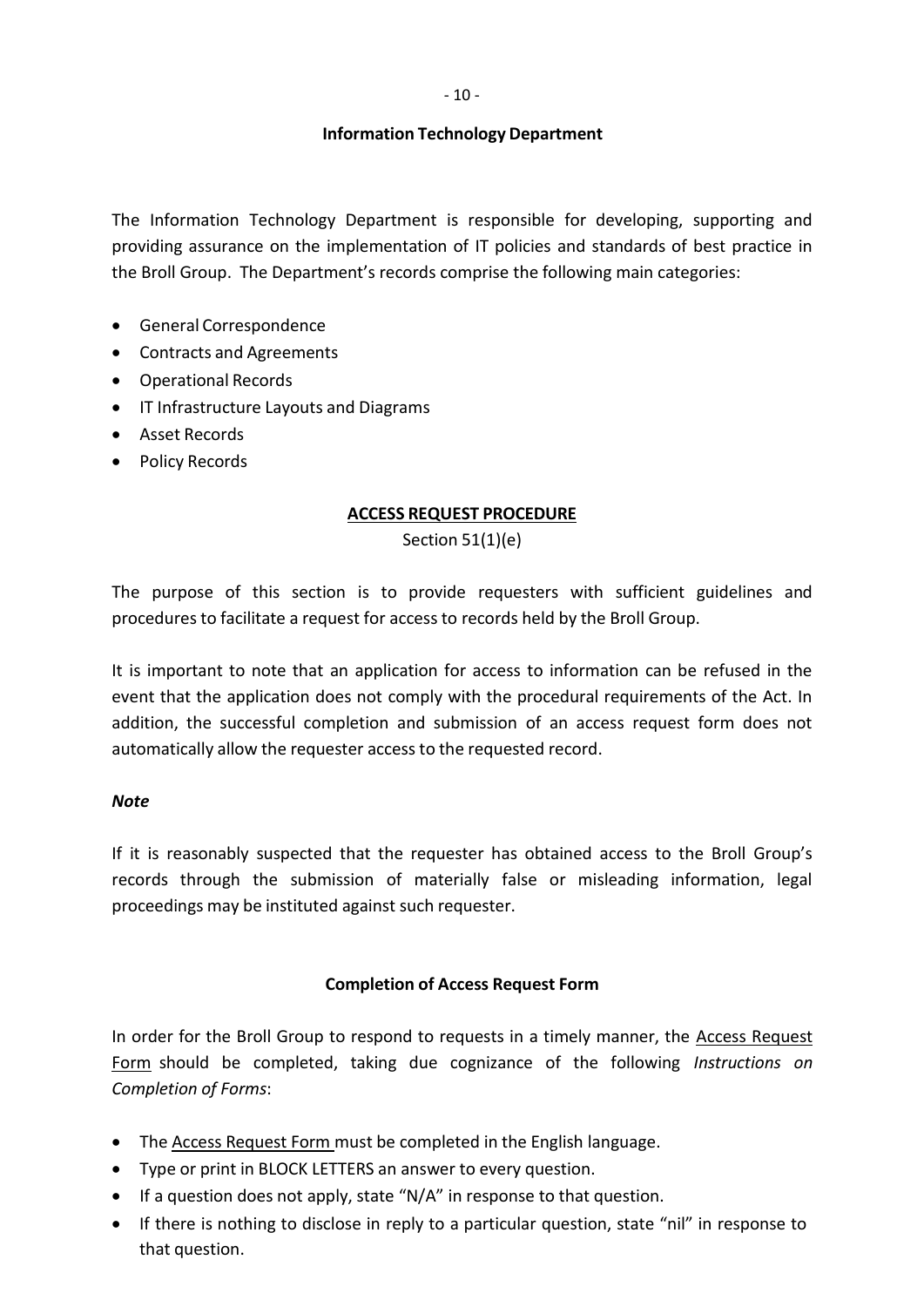- If there is insufficient space on a printed form in which to answer a question, additional information may be provided on an additional folio.
- When the use of an additional folio is required, precede each answer thereon with the title applicable to that question.

### **Submission of Access Request Form**

The completed Access Request Form must be submitted either via conventional mail, e-mail or fax and must be addressed to the contact person as indicated in Section 51(1)(a).

An initial, **non-refundable R50.00 request fee (excluding VAT)** is payable on submission. This fee is **not applicable** to Personal Requesters, referring to any person seeking access to records that contain their personal information.

## **Payment of Fees**

Payment details can be obtained from the contact person as indicated in Section 51(1)(a) and payment can be made either via a direct deposit, by bank guaranteed cheque or by postal order (no credit card payments are accepted). Proof of payment must be supplied.

#### *Note:*

If the request for access is successful, an **access fee** will be required for the search, reproduction and/or preparation of the record(s) and will be calculated based on the Prescribed Fees (refer attached). The access fee must be paid prior to access being given to the requested record.

## **Notification**

Requests will be evaluated and the requester notified within 30 days of receipt of the completed Access Request Form. Notifications may include:

## Notification of Extension Period (if required)

The requesters may be notified whether an extension period is required for the processing of their requests, including:

- The required extension period, which will not exceed an additional 30-day period;
- Adequate reasons for the extension; and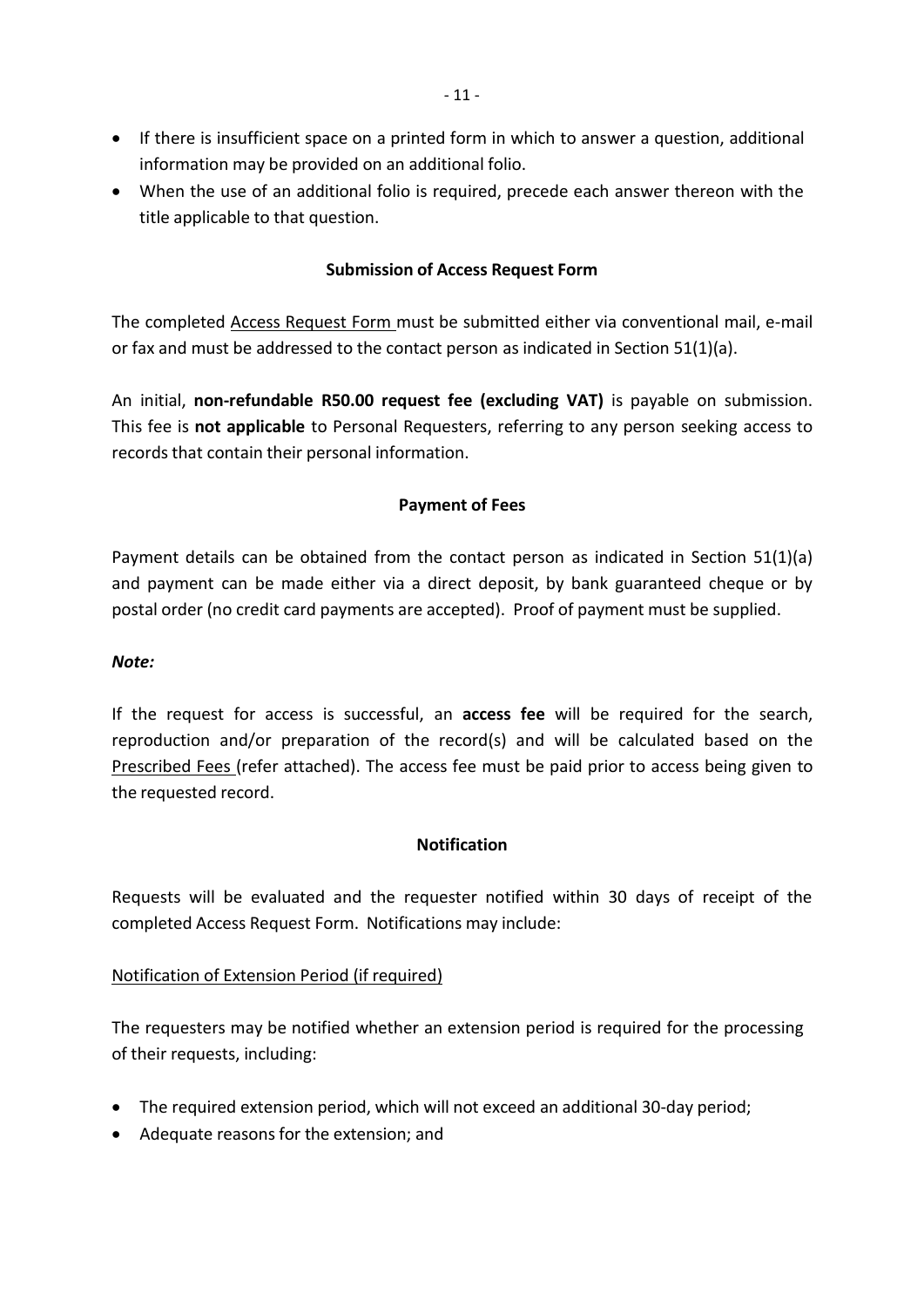Notice that the requester may lodge an application with a court against the extension and the procedure, including the period, for lodging the application.

## Payment of Deposit (if applicable)

The requester may be notified whether a deposit is required. A deposit will be required depending on certain factors such as the volume and/or format of the information requested and the time required for search and preparation of the record(s). The notice will state:

- The amount of the deposit payable (if applicable); and
- That the requester may lodge an application with a court against the payment of the deposit and the procedure, including the period, for lodging the application.

## *Please note:*

In the event that access is refused to the requested record, the full deposit will be refunded to the requester.

### Decision on Request

If no extension period or deposit is required, the requesters will be notified, within 30 days, of the decision on their requests.

If the request for access to a record is **successful**, the requester will be notified of the following:

- The amount of the access fee payable upon gaining access to the record (if any);
- An indication of the form in which the access will be granted;
- Notice that the requester may lodge an application with a court against the payment of the access fee and the procedure, including the period, for lodging the application.

If the request for access to a record is **not successful**, the requester will be notified of the following:

- Adequate reasons for the refusal (refer to Third Party Information and Grounds for Refusal below); and
- That the requester may lodge an application with a court against the refusal of the request and the procedure, including the period, for lodging the application.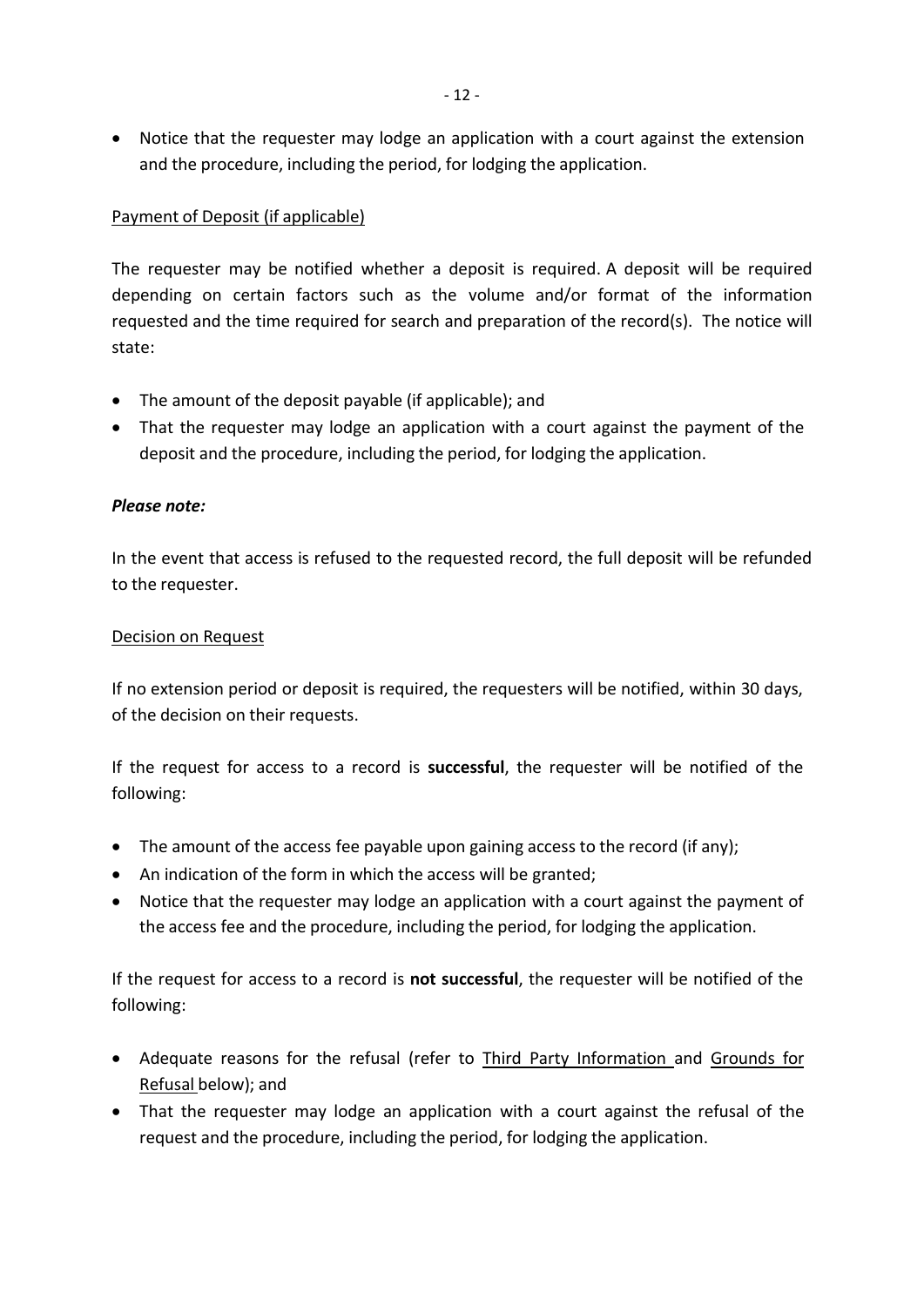## **Third Party Information**

If access is requested to a record that contains information about a third party, the Broll Group is obliged to attempt to contact this third party to inform them of the request. This enables the third party the opportunity of responding by either consenting to the access or by providing reasons why the access should be denied.

In the event of the third party furnishing reasons for the support of denial of access, our designated contact person will consider these reasons in determining whether access should be granted, or not.

### **Groundsfor Refusal**

The Broll Group may legitimately refuse to grant access to a requested record that falls within a certain category. Grounds on which the Broll Group may refuse access include:

- Disclosure of the record (containing trade secrets, commercial, scientific, technical or any other confidential information) would harm the commercial or financial interests of the Broll Group.
- The record is privileged from production in legal proceedings, unless the legal privilege has been waived.
- Protecting personal information that the Broll Group holds about a third person (who is a natural person), including a deceased person, from unreasonable disclosure.
- Protecting commercial information that the Broll Group holds about a third party or the Broll Group (for example trade secrets: financial, commercial, scientific or technical information that may harm the commercial or financial interests of the organisation or the third party).
- Disclosure of the record would result in a breach of duty of confidence owed to a third party in terms of an agreement.
- Disclosure of the record would endanger the life or physical safety of an individual.
- Disclosure of the record would prejudice or impair the security of property or means of transport.
- Disclosure of the record would prejudice or impair the protection of a person in accordance with a witness protection scheme.
- Disclosure of the record would prejudice or impair the protection of the safety of the public.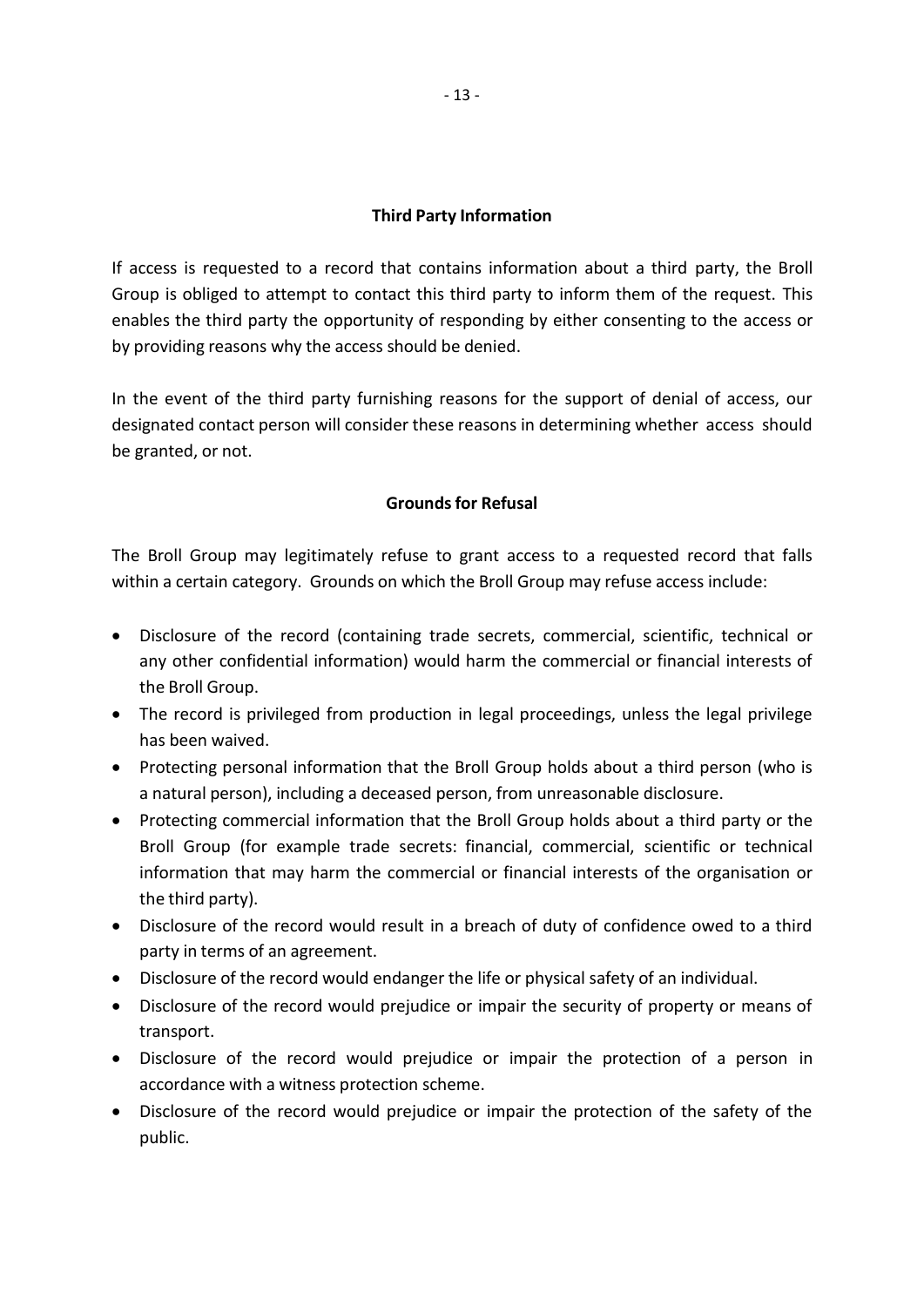- Disclosure of the record would put the Broll Group at a disadvantage in contractual or other negotiations or prejudice it in commercial competition.
- The record is a computer program.
- The record contains information about research being carried out or about to be carried out on behalf of a third party or the Broll Group.

## **Records that Cannot be Found or Do Not Exist**

If the Broll Group has searched for a record and it is believed that the record either does not exist or cannot be found, the requester will be notified by way of an affidavit or affirmation. This will include the steps that were taken to try to locate the record.

### **PROTECTION OF PERSONAL INFORMATION PROCESSED**

The company is committed to protecting the privacy of personal information of our data subjects. The information you share with us as a data subject allows us to provide you with the best experience with our products and services, or as a stakeholder.

The company has dedicated policies and procedures in place to protect all personal information collected and processed by us. We will never sell your personal information.

Please read below for more information on how we collect, process, use and disclose personal information.

## **The purpose of processing of personal information**

We process personal information for various reasons, including but not limited to the following:

- 1. To manage information, products and/or services requested by data subjects;
- 2. To help us identify data subjects when they contact us;
- 3. Manage clients
- 4. To maintain clients records;
- 5. Recruitment purposes;
- 6. Employment purposes;
- 7. Internship purposes;
- 8. Training purposes;
- 9. Travel purposes;
- 10. General administration
- 11. Financial and tax purposes;
- 12. Legal or contractual purposes;
- 13. Health and safety purposes;
- 14. To monitor access, secure and manage our premises and facilities;
- 15. To transact with our suppliers
- 16. To improve the quality of our services;
- 17. To help us detect and prevent fraud and money laundering under FICA;
- 18. To help us recover debts;
- 19. Marketing purposes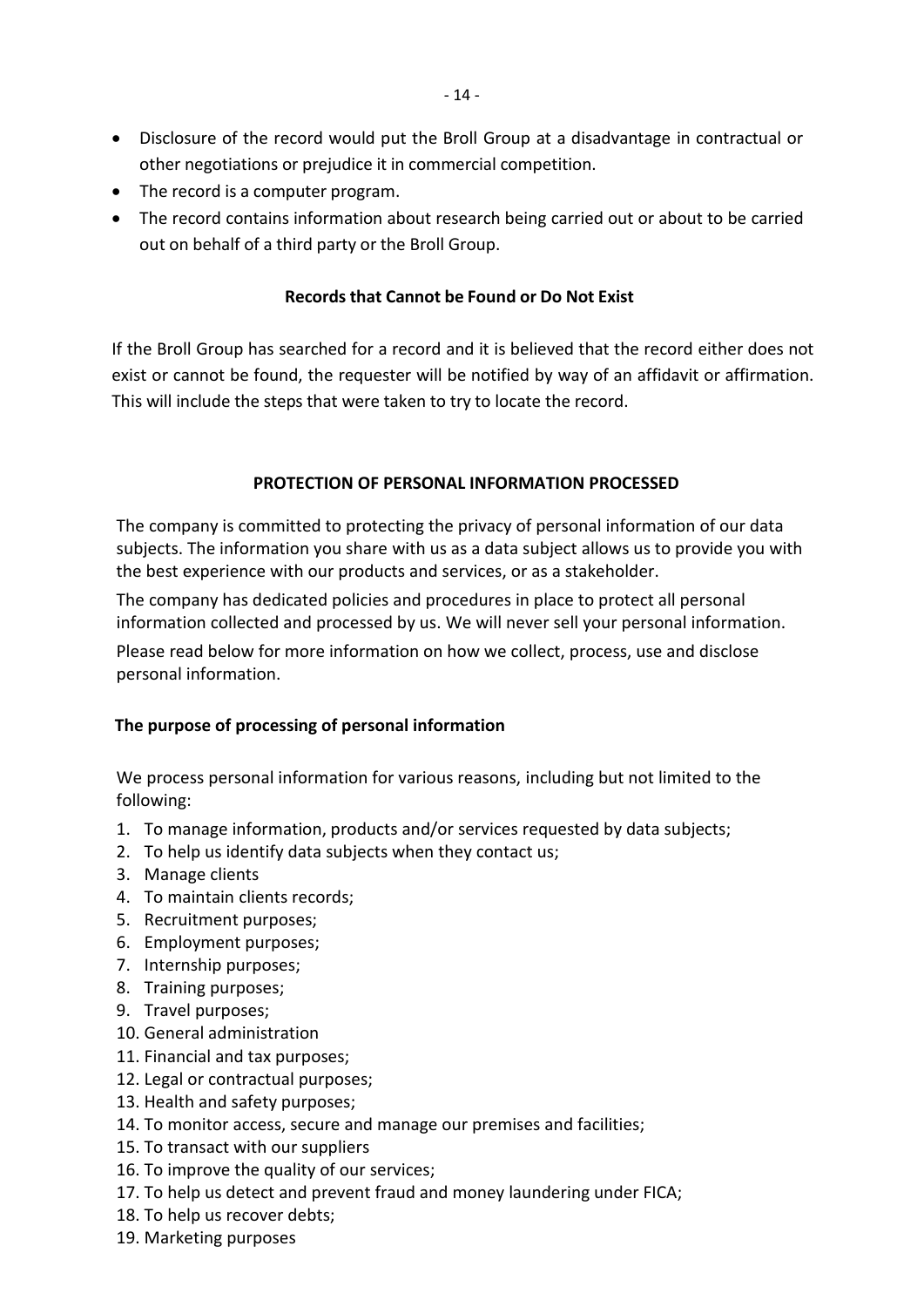| <b>Prospective employees</b> | Race                                                                                                                                                                                                        |
|------------------------------|-------------------------------------------------------------------------------------------------------------------------------------------------------------------------------------------------------------|
| <b>Employees</b>             | Gender                                                                                                                                                                                                      |
| <b>Clients</b>               | Sex                                                                                                                                                                                                         |
| <b>Suppliers</b>             | Pregnancy                                                                                                                                                                                                   |
| <b>Service Providers</b>     | <b>Marital status</b>                                                                                                                                                                                       |
| <b>Business partners</b>     | National, ethnic or social origin                                                                                                                                                                           |
| <b>Visitors (Walk-in)</b>    | Age                                                                                                                                                                                                         |
| <b>Group companies</b>       | Physical or mental health                                                                                                                                                                                   |
| <b>Shareholders</b>          | Disability                                                                                                                                                                                                  |
|                              | Religion                                                                                                                                                                                                    |
|                              | Language and birth of the person                                                                                                                                                                            |
|                              | <b>Education history</b>                                                                                                                                                                                    |
|                              | Medical history, health                                                                                                                                                                                     |
|                              | <b>Financial history</b>                                                                                                                                                                                    |
|                              | Criminal history, alleged commission of<br>offence and proceedings in respect of these<br>offences                                                                                                          |
|                              | <b>Employment history</b>                                                                                                                                                                                   |
|                              | ID number                                                                                                                                                                                                   |
|                              | E-mail address                                                                                                                                                                                              |
|                              | Physical address                                                                                                                                                                                            |
|                              | Postal address                                                                                                                                                                                              |
|                              | Telephone number                                                                                                                                                                                            |
|                              | Location information                                                                                                                                                                                        |
|                              | Online identifier                                                                                                                                                                                           |
|                              | <b>Biometric information</b>                                                                                                                                                                                |
|                              | Views or preferences of the person                                                                                                                                                                          |
|                              | Correspondence sent by the person that is<br>implicitly or explicitly of a private or<br>confidential nature, or further<br>correspondence that would reveal the<br>contents of the original correspondence |
|                              | The views or opinions of another individual<br>about the person                                                                                                                                             |
|                              | Name of individual if it appears with other<br>personal information                                                                                                                                         |
|                              | Trade union membership                                                                                                                                                                                      |
|                              | <b>CCTV</b> cameras                                                                                                                                                                                         |

# **Data subject categories and personal information processed**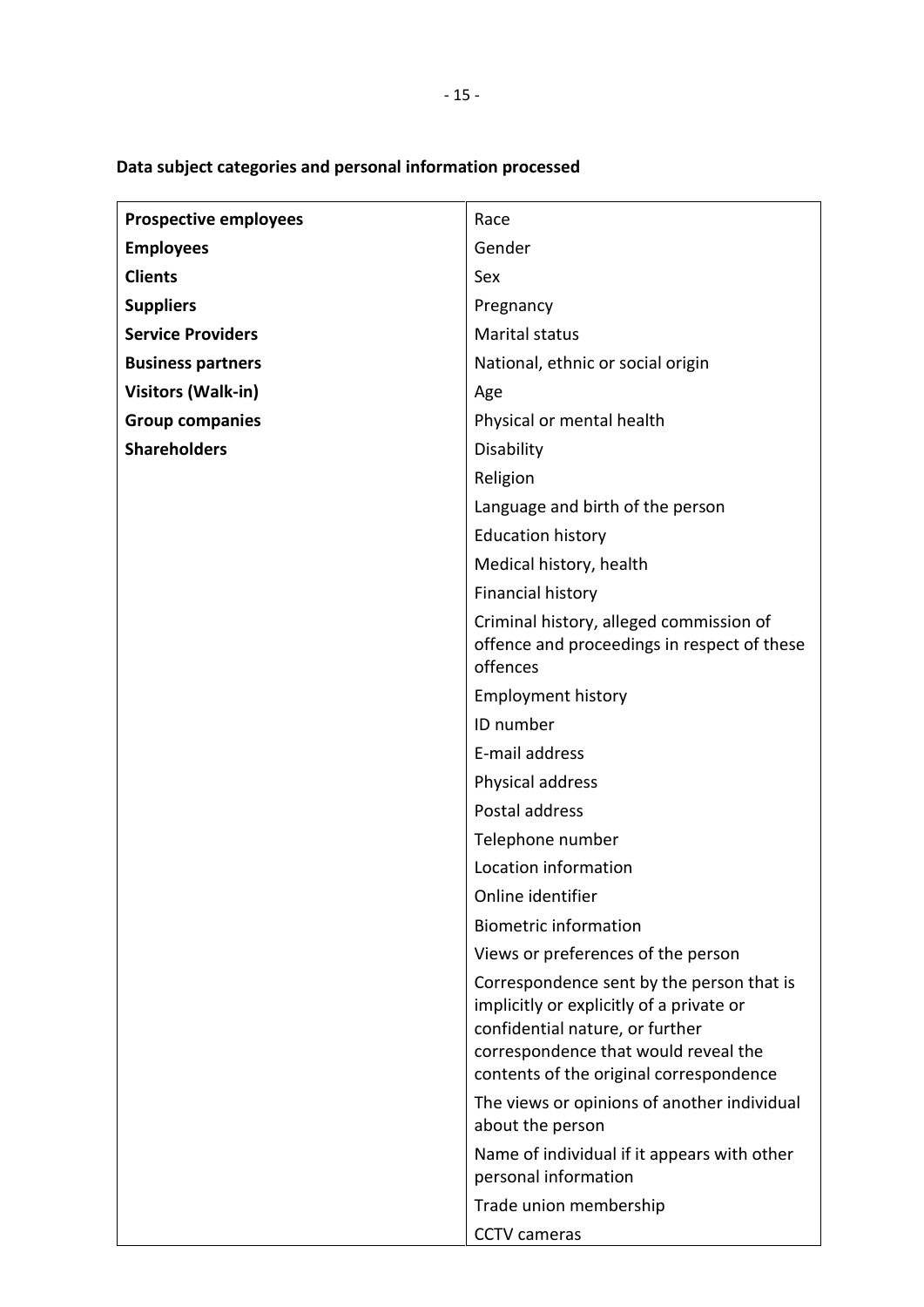## **Recipients with whom personal information is shared**

In processing your personal information, we may share it within the group of companies or with other third parties. These include but are not limited to:

- a) Statutory authorities;
- b) Law enforcement agencies;
- c) Tax authorities;
- d) Medical schemes;
- e) Employee pension and provident funds;
- f) Industry bodies;
- g) Contractors, vendors, or suppliers;
- h) Payment processors
- i) Email management and distribution tools
- j) Data storage providers
- k) Server hosts
- l) Group companies
- m) Service providers
- n) Banks
- o) Credit Bureaus
- p) Clients

#### **Security measures implemented to protect personal information**

We have identified our security risks over the personal information we process in line with the Protection of Personal Information Act, and we have implemented various security measures to ensure reasonable protection against the risk of loss, misuse, unauthorised access and disclosure, alteration and destruction of the personal information.

We also take steps to ensure that operators that process personal information on behalf of company name apply adequate safeguards as outlined above.

#### **Trans-border flows of personal information**

We may transfer to, and store personal information we collect about you, in countries other than South Africa, if the relevant business transactions or situation requires trans-border processing. These countries may not have the same data protection laws as South Africa, and in this instance we will only transfer the information if we have consent from you, or it is necessary for the performance or conclusion of a contract between us.

#### **Personal information received from third parties**

When we receive personal information from a third party on behalf of a data subject, we require confirmation that they have written consent from the data subject that they are aware of the contents of this PAIA manual and the Privacy Policy, and do not have any objection to our processing their information in accordance with this policy.

Where information on third parties is provided by a data subject, or a third party provides information on a data subject, that information may be taken into account with other personal information.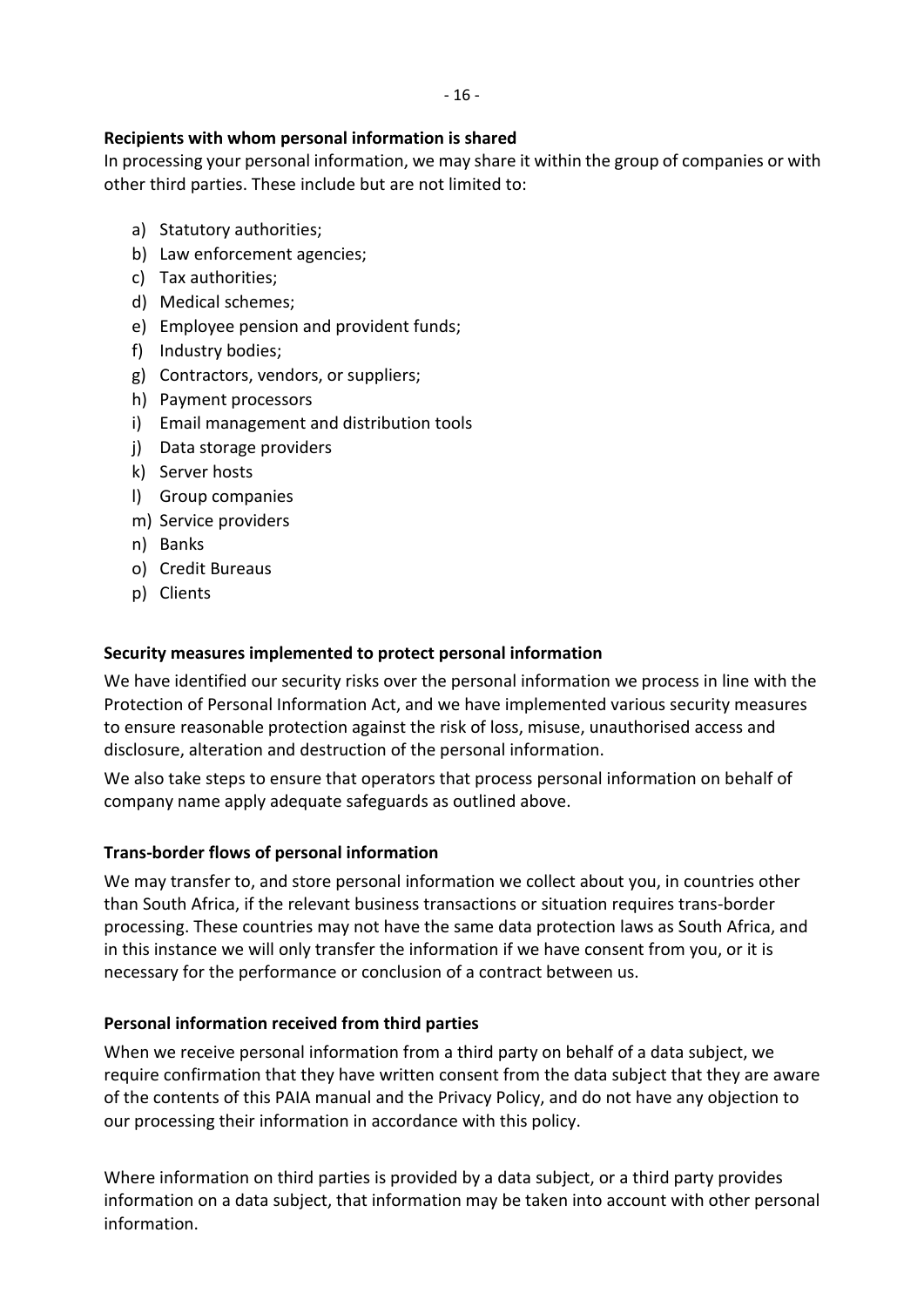## **Data Breaches**

Where there are reasonable grounds to believe that the personal information of a data subject has been accessed or acquired by any unauthorised person, Broll Property Group (Pty) Ltd shall notify:

- a) the Regulator; and
- b) the data subject, unless the identity of such data subject cannot be established.

The notification will be made as soon as reasonably possible after the discovery of the compromise, taking into account the legitimate needs of law enforcement or any measures reasonably necessary to determine the scope of the compromise and to restore the integrity of the responsible party's information system.

## **Data Subject participation**

REQUEST FOR CORRECTION OR DELETION OF PERSONAL INFORMATION OR DESTROYING OR DELETION OF RECORD OF PERSONAL INFORMATION IN TERMS OF SECTION 24(1) OF THE PROTECTION OF PERSONAL INFORMATION ACT, 2013 (ACT NO. 4 OF 2013)

In order for the Broll Group to respond to requests in a timely manner, the Form 2 Request for correction or deletion of Personal Information Form should be completed, taking due cognizance of the following Instructions on Completion of Forms:

- The Form 2 Request Form must be completed in the English language.
- Type or print in BLOCK LETTERS an answer to every question.
- If a question does not apply, state "N/A" in response to that question.
- If there is nothing to disclose in reply to a particular question, state "nil" in response to that question.
- If there is insufficient space on a printed form in which to answer a question, additional information may be provided on an additional folio.
- When the use of an additional folio is required, precede each answer thereon with the title applicable to that question.

Submission of Form 2 Request for correction or deletion of Personal Information

The completed Form 2 Request Form must be submitted either via conventional mail, e-mail and must be addressed to the Information Officer as indicated in Section 51(1)(a).

On receipt of a request Broll must as soon as is reasonably practicable:

- Correct the information
- Destroy or delete the information
- Provide the data subject with credible evidence in support of the information; or
- where agreement cannot be reached between the responsible party and the data subject, and if the data subject so requests, take such steps as are reasonable in the circumstances, to attach to the information in such a manner that it will always be read